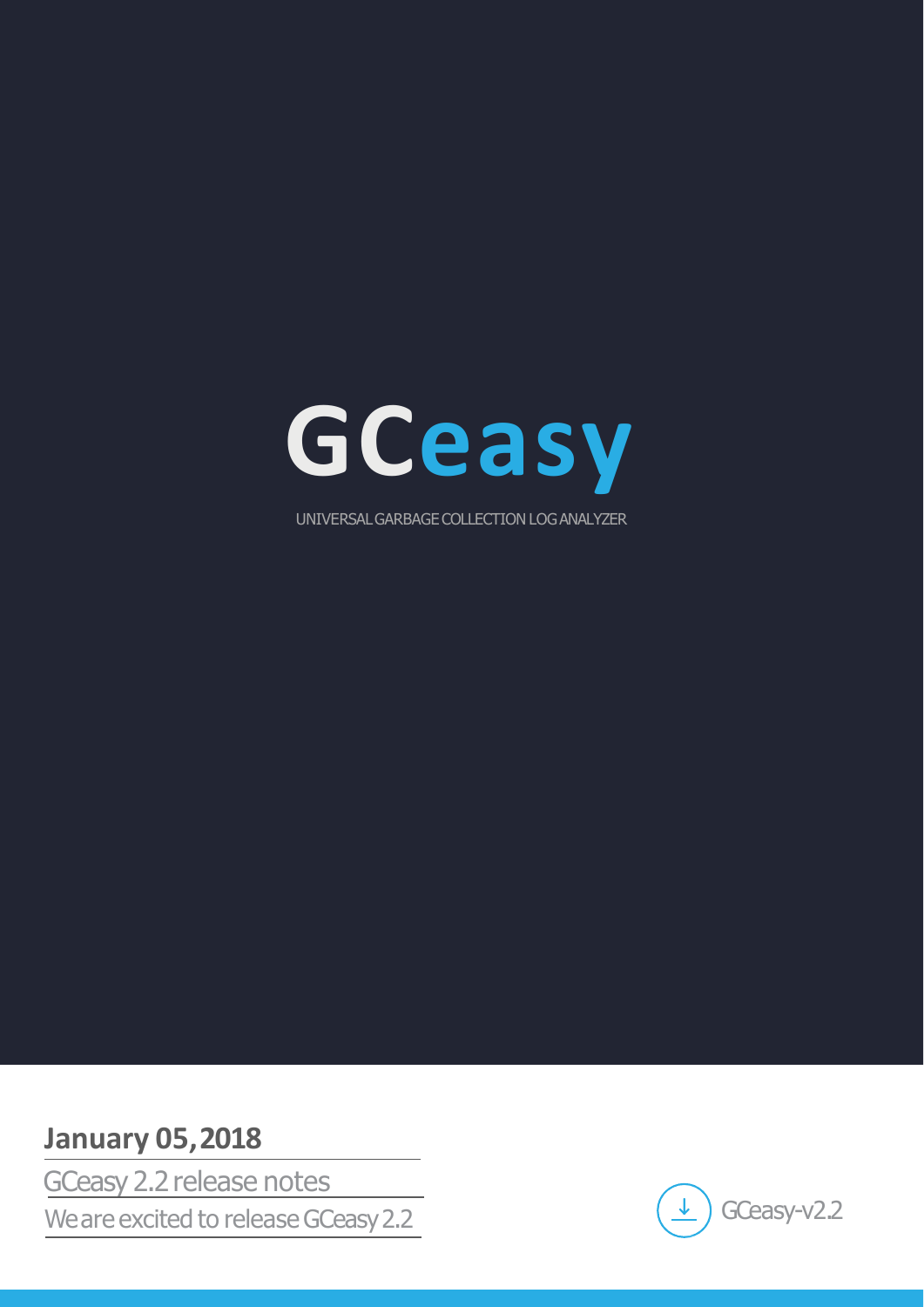# **GC Log format standardization API**

Based on the JVM version (1.4, 5, 6, 7, 8, 9), JVM vendor (Oracle, IBM, HP, Azul, Android), GC algorithm (Serial, Parallel, CMS, G1, Shenandoah) and few other settings, GC log format changes. Thus, today the world has ended up with several GC log formats.

Graphs provided by GCeasy is great, but some engineers would like to study every event of the GC log in detail. Thus to facilitates their study, we have come up with 'GC Log standardization API['](http://blog.gceasy.io/2017/08/15/gc-log-standardization-api/). This API normalizes GC Logs and provides a standardized JSON format. Learn [more](http://blog.gceasy.io/2017/08/15/gc-log-standardization-api/) [about](http://blog.gceasy.io/2017/08/15/gc-log-standardization-api/) [this](http://blog.gceasy.io/2017/08/15/gc-log-standardization-api/) [API.](http://blog.gceasy.io/2017/08/15/gc-log-standardization-api/)

### **Java 9 – Unified GC logging framework JEP 271 2**

In Java 9, GC logging has been re-implemented using Unified GC logging framework (JEP 271). Due to that GC log format are completely changed. GCeasy tool has been enhanced to parse the new GC log format. Some of the changes made in Java 9 are disruptive. You might have to change the GC ar[g](https://blog.gceasy.io/2017/10/17/disruptive-changes-to-gc-logging-in-java-9-what-you-need-to-do/)u[m](https://blog.gceasy.io/2017/10/17/disruptive-changes-to-gc-logging-in-java-9-what-you-need-to-do/)ents that you are passing to the application today. More details on this change can be [found](https://blog.gceasy.io/2017/10/17/disruptive-changes-to-gc-logging-in-java-9-what-you-need-to-do/) [in](https://blog.gceasy.io/2017/10/17/disruptive-changes-to-gc-logging-in-java-9-what-you-need-to-do/) [this](https://blog.gceasy.io/2017/10/17/disruptive-changes-to-gc-logging-in-java-9-what-you-need-to-do/) [article.](https://blog.gceasy.io/2017/10/17/disruptive-changes-to-gc-logging-in-java-9-what-you-need-to-do/)

### **Filtering GC Logs on Time 3**

Sometimes users want to analyze GC logs for a certain time interval, instead of analyzing the entire GC Log. Here are the use cases for it:

a. If GC logs are not configured to roll over (which is typically the case in most organizations), one single GC log file will end up having the information of all GC events. Certain applications would have been started days/weeks back. Thus, one single GC log file would end up having all those days/weeks' worth of GC events. The user might want to analyze only for last 24 hours' worth of GC activities.

b. Each application will have high traffic volume and low traffic volume time in a day. User might want to analyze the GC only during peak volume time periods. Say if the user is from the financial industry, and he wants to monitor GC activities only during COW (Critical Online Window) i.e. 9:00am to 6:00pm.

To facilitate such time-based processing, we have provided 4 filtering options in [GCeasy](https://blog.gceasy.io/2016/06/18/garbage-collection-log-analysis-api/) [API](https://blog.gceasy.io/2016/06/18/garbage-collection-log-analysis-api/).

# **Ability to upload multiple GC log files**

Now you can compress multiple GC log files in to one single .zip file and upload to GCeasy. GCeasy will parse all the GC log files and paint it as one single report.

### **PDF Export 5**

**4**

**1**

On the right top corner of the report 'PDF Download' hyperlink is provided. When you click on this hyperlink, GCeasy report will be downloaded in PDF format. However please be advised that report isn't as pretty as the web report. We are continuing to work on improving its look & feel.

### **Detailed Reporting for CMS GC Logs 6**

More detailed reporting and metrics are provided for CMS GC logs. Each CMS phase wise details are reported i.e. Initial Mark, Concurrent Mark, Concurrent Preclean, Concurrent Abortable Preclean, Final Remark, Concurrent Sweep, Concurrent Reset.